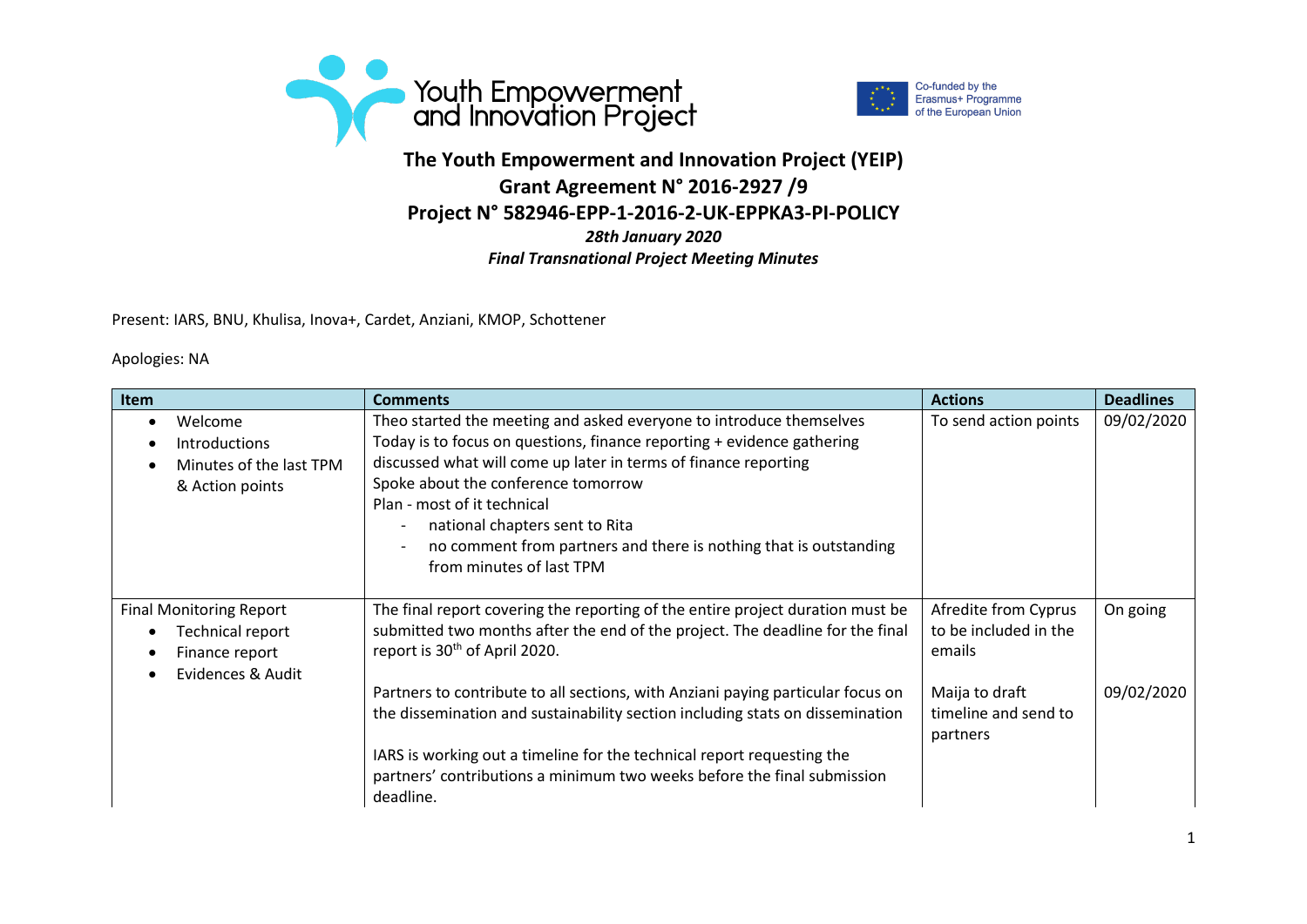



| The final report can have additional information; inform IARS of the changes/<br>additions, project finishes on the 28 <sup>th</sup> February 2020. All payments must be<br>done before the final date for them to be eligible costs.                                                                 | Send action points<br>from the TPM end of<br>this week                            | 09/02/2020 |
|-------------------------------------------------------------------------------------------------------------------------------------------------------------------------------------------------------------------------------------------------------------------------------------------------------|-----------------------------------------------------------------------------------|------------|
| Theo/IARS informed partners of missing evidences, and reminded that it is<br>the partners' responsibility to ensure that all evidences are in their respective<br>folders. The evidences must be uploaded by the 22/03/2020 together with<br>the submission of technical and financial report drafts. | IARS to send template<br>letter outlining where<br>partners need to<br>contribute | 09/02/2020 |
| Partners were reminded to upload all evidences on to the G Drive for IARS to<br>start uploading them on to the Erasmus project results platform.                                                                                                                                                      | Theo to email the<br>currency convertor to<br>partners                            | 09/02/2020 |
| It was reminded that the external auditor will look at the evidences randomly.                                                                                                                                                                                                                        |                                                                                   |            |
| Theo explained the auditing process for technical and financial audits.                                                                                                                                                                                                                               | Partners to send first<br>draft of the technical<br>report to IARS                | 22/03/2020 |
| IARS will share the technical and finance report templates with partners.                                                                                                                                                                                                                             |                                                                                   |            |
| Partners to send their contributions by the end of March, Theo to review and<br>feedback to partners mid-April 2020 and partners to finalise by the week<br>before the deadline.                                                                                                                      | Partners to send<br>revised versions to<br><b>IARS</b>                            | 12/04/2020 |
| Partners to ensure all deliverables are uploaded on the website/ G drive. List<br>of deliverables can be found in the application.                                                                                                                                                                    | Partner who is<br>responsible for TPM<br>evidence to ensure                       | 23/02/2020 |
| Management package                                                                                                                                                                                                                                                                                    | everything is on G                                                                |            |
| Missing TPM evidences - partners to upload evidences                                                                                                                                                                                                                                                  | <b>Drive</b>                                                                      |            |
| Management documents - IARS                                                                                                                                                                                                                                                                           |                                                                                   |            |
| TPMs on the website - Romania missing                                                                                                                                                                                                                                                                 | <b>TPM from Romania</b><br>and London as                                          | 23/02/2020 |
| <b>External Evaluation</b>                                                                                                                                                                                                                                                                            |                                                                                   |            |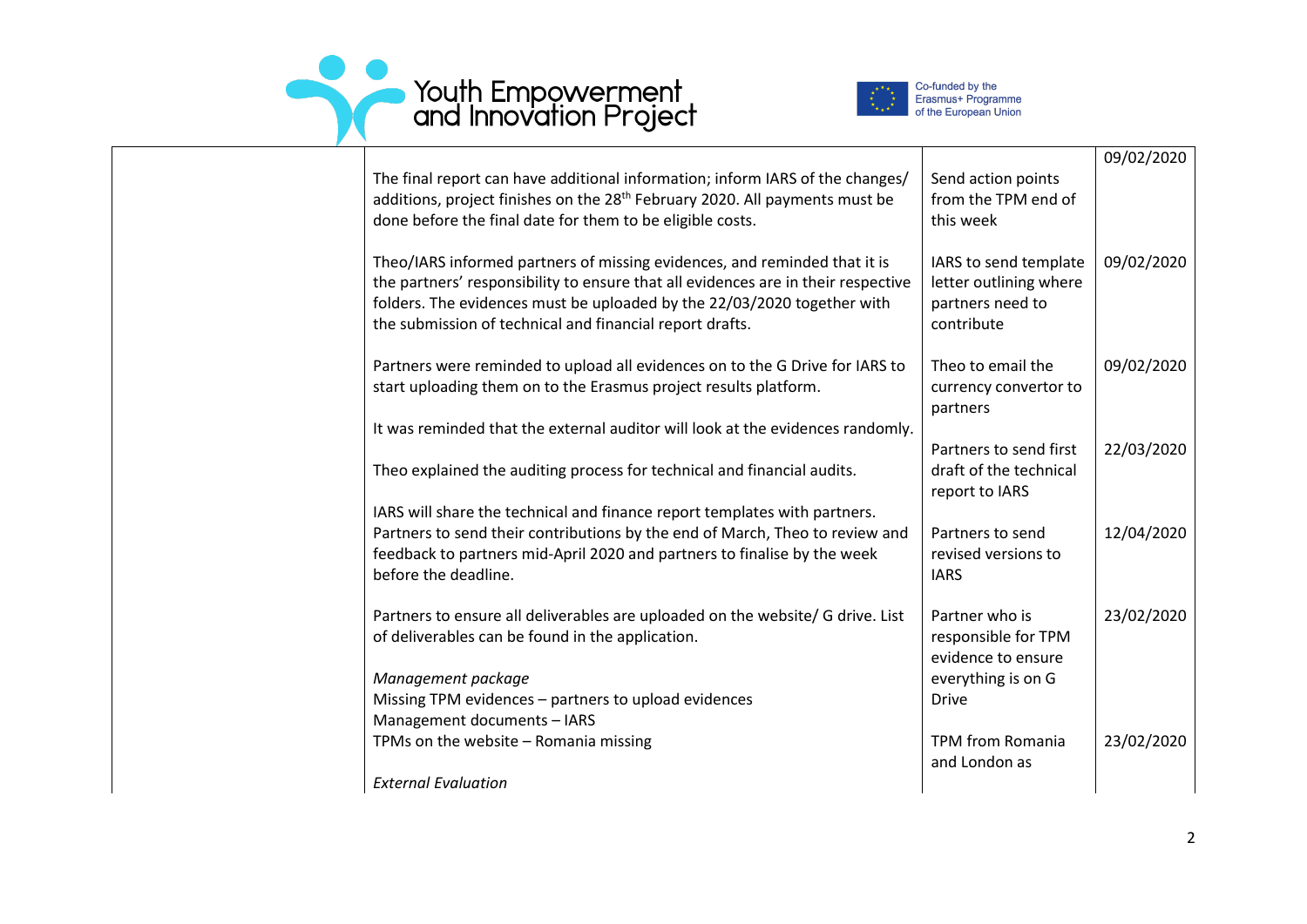



| Group email to CSI - including partners' emails for CSI to finalise any         | missing from website   |            |
|---------------------------------------------------------------------------------|------------------------|------------|
| outstanding interviews and beneficiary questionnaires.                          | to be added            |            |
|                                                                                 |                        |            |
| YEIP diary to be updated, Theo to send a link to the diary. All interviews,     | Anziani will ask about |            |
| meetings must go into the diary before the project closure.                     | interviews for         |            |
|                                                                                 | evaluation             |            |
| <b>Finance</b>                                                                  |                        |            |
| Anna explains the procedure and reminds of the deadline, which is the same      |                        |            |
| as for the technical report. A financial template will be provided to partners. | IARS to send CSI email | 09/02/2020 |
|                                                                                 | copying partners in    |            |
| Important to put detailed descriptions, with WP, TPM information, dates,        | asking to send email   |            |
| location etc. Justification and reference to the WP must match the timeline     | to everyone to outline |            |
|                                                                                 |                        |            |
| All partners have a budget under Other. Subcontracting is used to pay for       | By end of week Theo    | 09/02/2020 |
| external work. Some costs can be moved here. 10% from a budget lines A, B       | will send email to     |            |
| and C can be moved but not retrospectively. Subcontracting (budget transfer     | everyone with link to  |            |
| up to 30%) does not cover associates, but companies, for example CSI for        | YEIP diary             |            |
| external evaluation.                                                            |                        |            |
|                                                                                 | Theo to send           | 09/02/2020 |
| Separate people travelling including separate subsistence and travel, per       | template letter for    |            |
| person per meeting.                                                             | the 30% to all         |            |
|                                                                                 | partners               |            |
| Partners must report in EUROS, losses and gains are for the partners to cover.  |                        |            |
| All the expenditure is actual so based on actual costs instead of unit costs.   | Finance to send        | 09/02/2020 |
|                                                                                 | financial template to  |            |
| BNU asked about the final payment. Budget should be spend by the end of         | partners               |            |
| project, this means that partners have to put in the missing budget and the     |                        |            |
| final payment will then cover this overdraft. Payments are released when the    | Partners to send       | 09/02/2020 |
| evidences are confirmed.                                                        | completed financial    |            |
|                                                                                 | template to Anna       |            |
|                                                                                 |                        |            |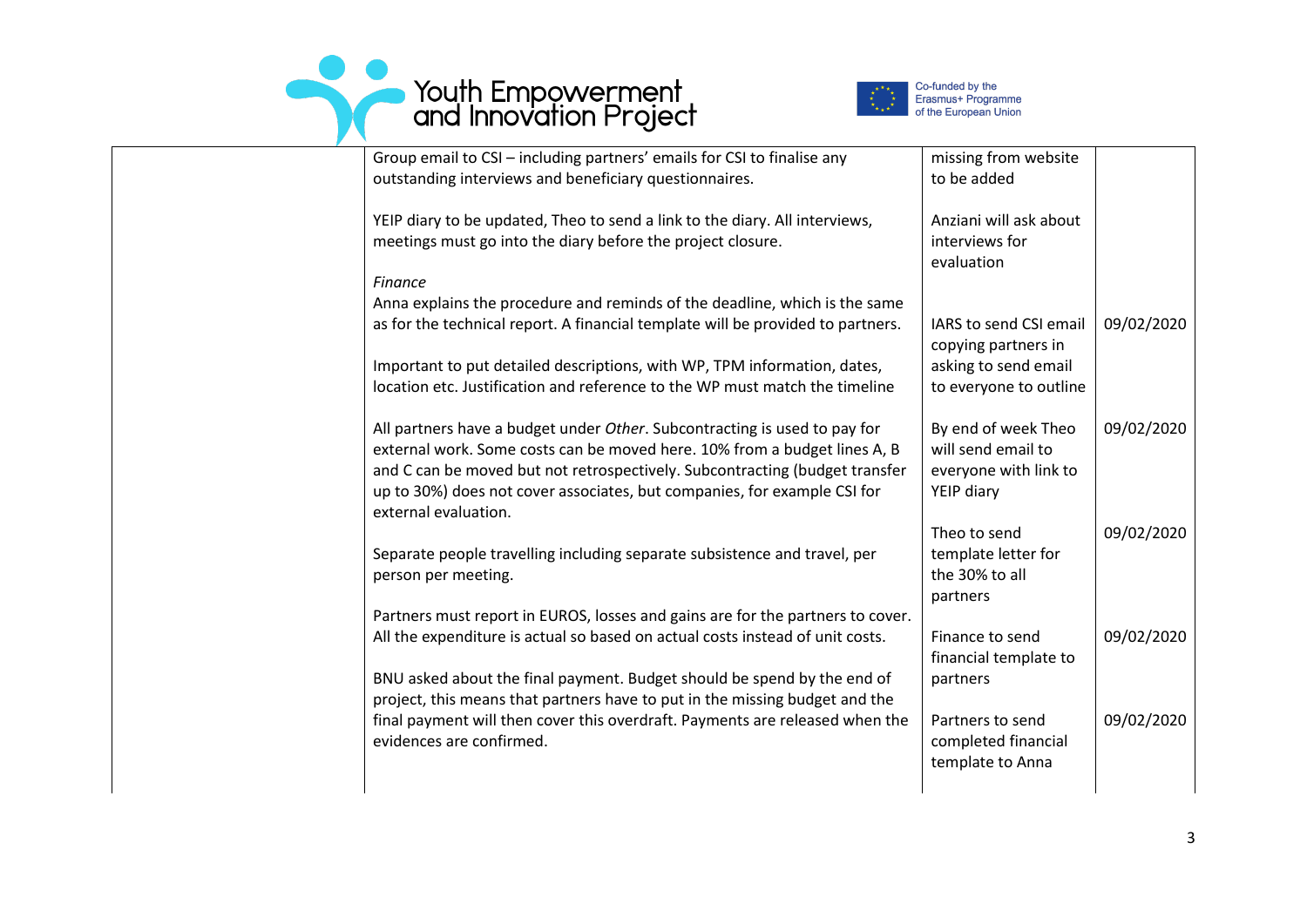



|                                          | 70% of the costs are covered by the project grant, 30% comes from the<br>partner's contributions. Report the 100% of costs, commission is not |                                     |            |
|------------------------------------------|-----------------------------------------------------------------------------------------------------------------------------------------------|-------------------------------------|------------|
|                                          | interested in the 30%.                                                                                                                        |                                     |            |
|                                          |                                                                                                                                               |                                     |            |
|                                          | Statement from partners' legal representative - the partner has identified the                                                                |                                     |            |
|                                          | 30% to match fund the rest of the project.                                                                                                    |                                     |            |
|                                          | <b>Public Authorities</b>                                                                                                                     |                                     |            |
|                                          | Different levels of engagement with public authorities                                                                                        |                                     |            |
|                                          | UK, Romania PA funds were transferred to partners. If the budget has not                                                                      |                                     |            |
|                                          | been used or transferred it cannot be spend or recovered.                                                                                     |                                     |            |
|                                          | When converting, finance department must use the EC currency exchange                                                                         |                                     |            |
|                                          | rate with the conversion from the same month the activity took place.                                                                         |                                     |            |
|                                          |                                                                                                                                               |                                     |            |
|                                          | Financial report by the $31st$ march – IARS send the template to everyone.                                                                    |                                     |            |
| <b>Coffee Break</b>                      |                                                                                                                                               |                                     |            |
| <b>Communication &amp; Dissemination</b> | Theo opens the dissemination package and Rita from ANS presents some of                                                                       | Issue 4 <sup>th</sup> newsletter by | 10/02/2020 |
| <b>Targets vs Achievements</b>           | the key statistics.                                                                                                                           | 10 <sup>th</sup> Feb 20             |            |
| Action Plan & Follow up                  |                                                                                                                                               |                                     |            |
|                                          | The YEIP website has received almost 6000 new visitors and over 40000 page                                                                    | Partners to release                 | 17/02/2020 |
|                                          | views over the last week. National report has been downloaded over 1500                                                                       | press release in own                |            |
|                                          | times and executive summary over 900 times. The final eBook has 320                                                                           | language and send to                |            |
|                                          | downloads.                                                                                                                                    | Rita who will do<br>layout          |            |
|                                          | Missing deliverables from Sweden and Romania, including press releases,                                                                       |                                     |            |
|                                          | flyers and newsletter. All deliverables need to finalised by the end of                                                                       | Partners to update                  | 20/02/2020 |
|                                          | February.                                                                                                                                     | comms register                      |            |
|                                          |                                                                                                                                               |                                     |            |
|                                          | We have reached our goal of 5000 subscribers and have exceeded it as well.                                                                    |                                     | 24/02/2020 |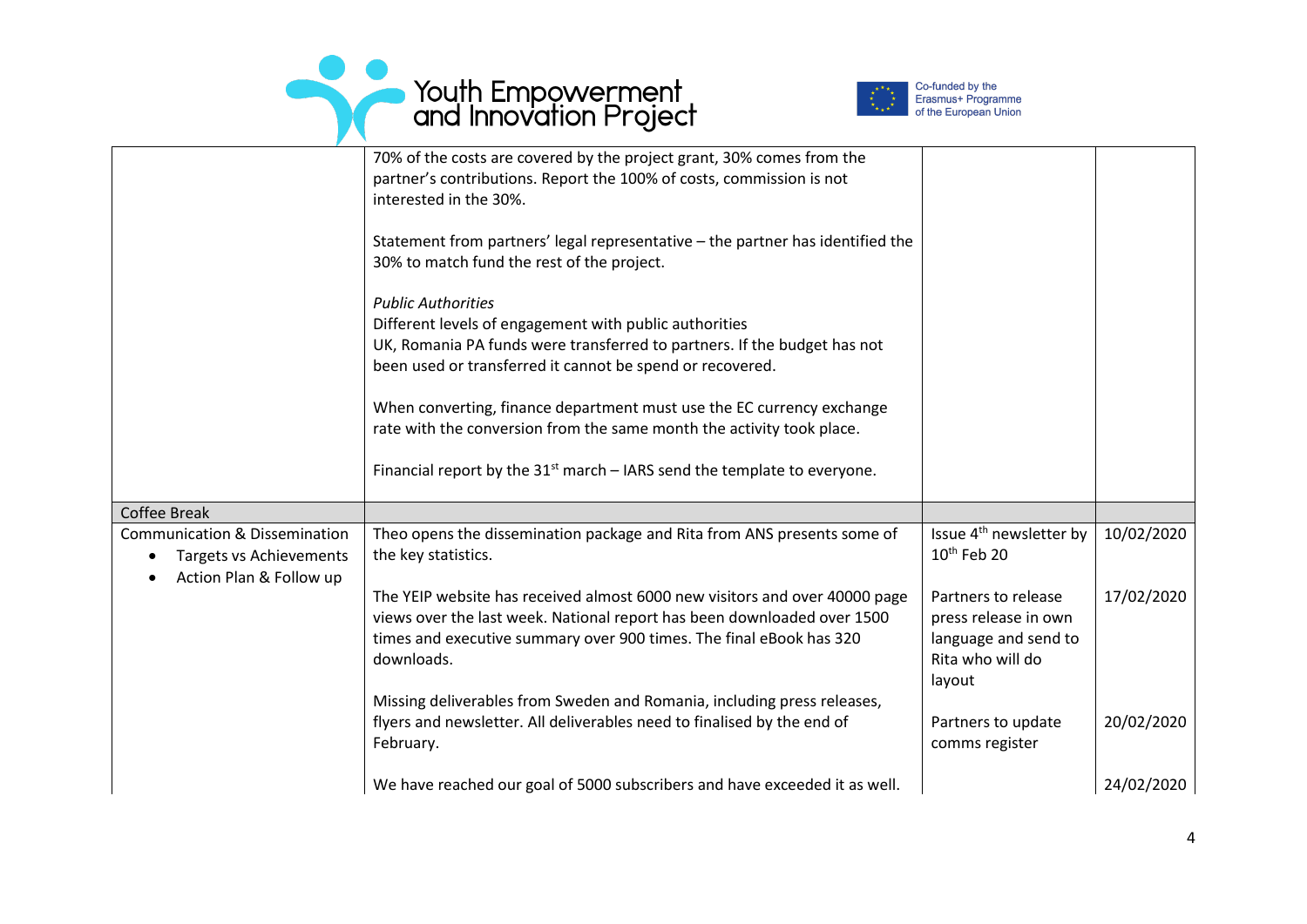



|                                                                                                                                                   | Problem with toolkit for professionals as it has only been downloaded 6<br>times.                                                                                                                                                 | Newsletters/press<br>releases/ flyers to be<br>translated in |            |
|---------------------------------------------------------------------------------------------------------------------------------------------------|-----------------------------------------------------------------------------------------------------------------------------------------------------------------------------------------------------------------------------------|--------------------------------------------------------------|------------|
|                                                                                                                                                   | Professional toolkit should be on an open access platform to increase the<br>numbers. Rita to upload the training content of the modules on the open<br>access. Partners to email Maija the training content from all WPs for the | Romanian and<br>Swedish                                      |            |
|                                                                                                                                                   | EPRP.                                                                                                                                                                                                                             | Romania to add TPM<br>on website                             | 20/02/2020 |
|                                                                                                                                                   | Dissemination register must be filled in for WP4-KMOP, Schottener<br>IARS has sent theirs to Manuela                                                                                                                              |                                                              |            |
|                                                                                                                                                   | Presentations and academic outputs emailed to Rita. Presentations should<br>have the GA number and project name.                                                                                                                  |                                                              |            |
|                                                                                                                                                   | Next steps<br>Issue the fourth newsletter by the 10 <sup>th</sup> of February. Focus on closing<br>conference, national chapters. Release a press release on a local context in<br>national languages and send to Rita.           |                                                              |            |
|                                                                                                                                                   | Final dissemination register updated by end of February.                                                                                                                                                                          |                                                              |            |
|                                                                                                                                                   | Hashtags for the project and the conference are YEIP_EU and<br>IARS Conference2020                                                                                                                                                |                                                              |            |
| Lunch Break                                                                                                                                       |                                                                                                                                                                                                                                   |                                                              |            |
| <b>Project Management</b><br>Research data audit<br>$\bullet$<br><b>Budget adjustments</b><br>$\bullet$<br><b>Public authorities</b><br>$\bullet$ | <b>Budget adjustments</b><br>Anna and Theo have been going through what was originally budgeted, what<br>has been done etc. Theo explained the confirmed transfers, including Poland,<br>Sweden.                                  |                                                              |            |
| International closing<br>conference                                                                                                               | <b>Public authorities</b>                                                                                                                                                                                                         |                                                              |            |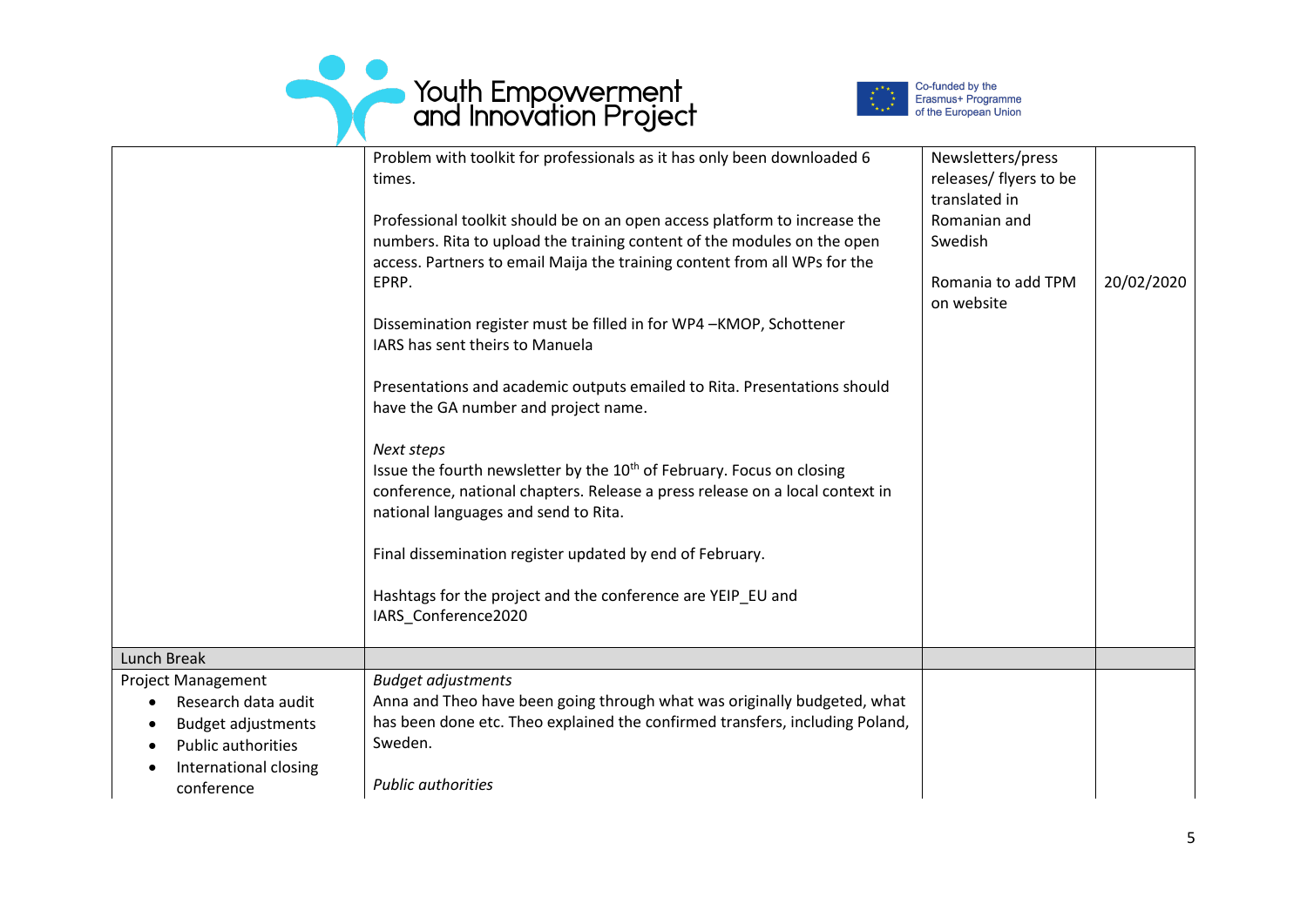



| Sustaining the project<br>results | Romania, Greece and Cyprus had different level of engagement with their PA.     |                            |            |
|-----------------------------------|---------------------------------------------------------------------------------|----------------------------|------------|
|                                   | ANS explained their PA involvement and they've had a successful relationship    |                            |            |
|                                   | throughout the project. Theo explains the role of the PAs.                      |                            |            |
|                                   |                                                                                 |                            |            |
|                                   | Conference                                                                      |                            |            |
|                                   | The conference was discussed; the programme and workshops were also             |                            |            |
|                                   | recapped.                                                                       |                            |            |
|                                   |                                                                                 |                            |            |
|                                   | Sustainability                                                                  |                            |            |
|                                   | Maintaining the results was discussed, including what has been the impact of    |                            |            |
|                                   | the project and what partners would like to do with the results.                |                            |            |
|                                   |                                                                                 |                            |            |
|                                   | Theo presented the academic side of things, Theo hosts a special issue on the   | Theo to send               | 14/02/2020 |
|                                   | YEIP project, can use the existing research, and it will be peer reviewed. BNU  | guidelines and the link    |            |
|                                   | and KMOP are interested in contributing to the special issue.                   | to partners                |            |
|                                   |                                                                                 |                            |            |
|                                   | A new round for KA3 applications, Erasmus has been confirmed to be part of      | Theo to send the EC        | 14/02/2020 |
|                                   | the withdrawal agreement.                                                       | guidelines of what         |            |
|                                   |                                                                                 | auditors will look at      |            |
|                                   | BNU suggested that the partnership should explore how the training modules      | (Guidance from the         |            |
|                                   | can be improved and targeted to their audiences and look into ways of how       | EC to the auditor)         |            |
|                                   | these could be promoted. Replicate the training to larger audiences. Same       |                            |            |
|                                   | with Khulisa, there is an appetite for this type of training. The key successes | Theo to check the          | 09/02/2020 |
|                                   | of the delivery were creating the space for young people and teach how          | <b>GDPR</b> regulations in |            |
|                                   | professionals can actively listen, and contribute to discussions on identity    | this particular case       |            |
|                                   | formation. In prison context, young people are more open to programmes          |                            |            |
|                                   | about PP, GLM, but were reluctant to participate in radicalisation              | IARS to lock the           | 14/02/2020 |
|                                   | programmes.                                                                     | partners' files and        |            |
|                                   |                                                                                 | folders with               |            |
|                                   |                                                                                 | passwords.                 |            |